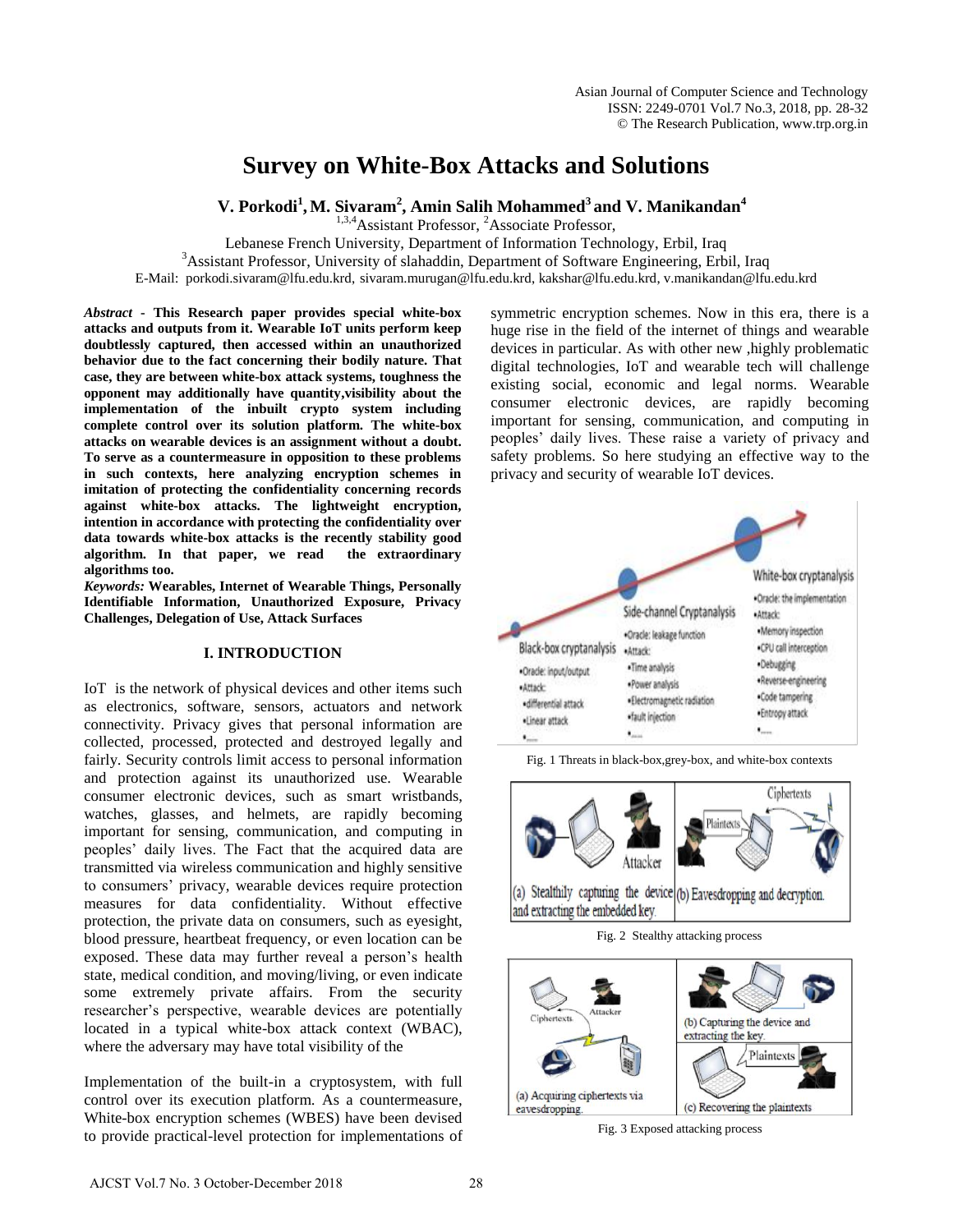Now in this era, there is a huge rise in the field of internet of things and wearable devices in particular. As with other new and highly problematic digital technologies, IoT and wearable tech will challenge existing social, economic and legal norms. Wearable consumer electronic devices ,are rapidly becoming important for sensing, communication, and computing in peoples' daily lives. These raise a variety of privacy and safety problems.This new era of Internet of Things (IoT) and wearable devices, small embedded devices loaded with sensors collects information from its

surroundings, then process it and relay it to remote locations for further analysis. The question of the possibility and effects of compromising such devices. So here studying an affective way to the privacy and security of wearable IOT devices using White-Box Encryption Scheme.

There are two categories of security models for symmetric encryption schemes in WBACs, and they capture the security requirements of encryption and decryption. The security model of decryption is mainly adapted from the scenario of protecting decryption modules in digital right management systems, In this paper, we focus on the security of encryption and the implementation of encryption algorithms (rather than decryption algorithm) in WBACs because wearable devices are generally responsible for encrypting the acquired data.

Unbreakability of a white-box implementation means that, even if an adversary has full access to the implementation, it is still unable to extract the embedded key information. One-wayness of a white-box implementation means that, even if an adversary has full access to the implementation, it is still unable to decrypt the ciphertexts. Clearly, the former definition is weaker than the latter definition.

## **II. LITERATURE SURVEY**

Here systematically study the security issues in wearable communications. Specifically, we start with an overview of security concerns for typical wearable applications.As a key part of wearable technology, the communications among multiple wearable devices lead to significant security concerns because wearables often store and process sensitive personal information (e.g., sensed daily activities).[1]. In addition, because of the portable and ubiquitous nature, wearable devices may have to operate in unknown or hostile environments, further raising the possibility of being attacked by adversaries. Single-Person Entertainment applications, wearable devices are usually designed to support one single user. An example is shown in Fig. 2, which depicts a wearable gaming system that monitors the movements of a user and transmits the monitored data to a remote console. Then the wearable devices receive feedback from the console via the controller and convey it to the user through headphones, video glasses, vibrating alerts, and so on. The most critical security concern for such a single-person entertainment application is the privacy of the device bearer. In particular, the bearer may consider the data captured and transmitted through

wearable devices to be private and would not willingly disclose it to a third party.



Fig. 4 Main security concern for single-person healthcare or assisted living



Fig. 5 Main security concern for multi-soldier battle support systems

Patient data should be protected as it carries sensitive personal information that might be exploited by agents such as insurance companies, or a patient may simply not want unauthorized persons to know his/her health conditions. On the other hand, healthcare wearable devices provide critical life support; thus, a malicious instruction may result in catastrophic/fetal outcomes; therefore, a critical challenge is to properly authenticate the instructions received by all wearable devices before using them to reconfigure the wearables. Here in this proposes a layered architecture for the secured wearable communication. A layered adaptive security architecture that consists of the following four layers: secure wearable devices, secure controller, secure single network for wearable communications, and secure ubiquitous wearable connections. Secure wearable devices achieved by sharing secrets established by authenticated key management protocols, or by upper layer protocols such as TSL, if the wearable devices can afford the corresponding computational overhead. Secure controller layer requires strong access control and cryptographic mechanisms to prevent unauthorized exposure of the data and unauthorized changes of device/system settings.An access control mechanism to secure the controller should be carefully designed to provide both access control and desired flexibility. Secure single network for wearable communications security services required here include confidentiality, authentication, integrity, and replay protection. These security services can be granted through encryption and message authentication code. A reasonably long sequence number and a nonce should be used to guarantee freshness and to protect against replay attacks. Survey on White-Box Attacks and Solutions<br>
Weakness it to a third party.<br>
The process control and the party of the party of the state of the party of the state of the state of the state of the state of the state of the st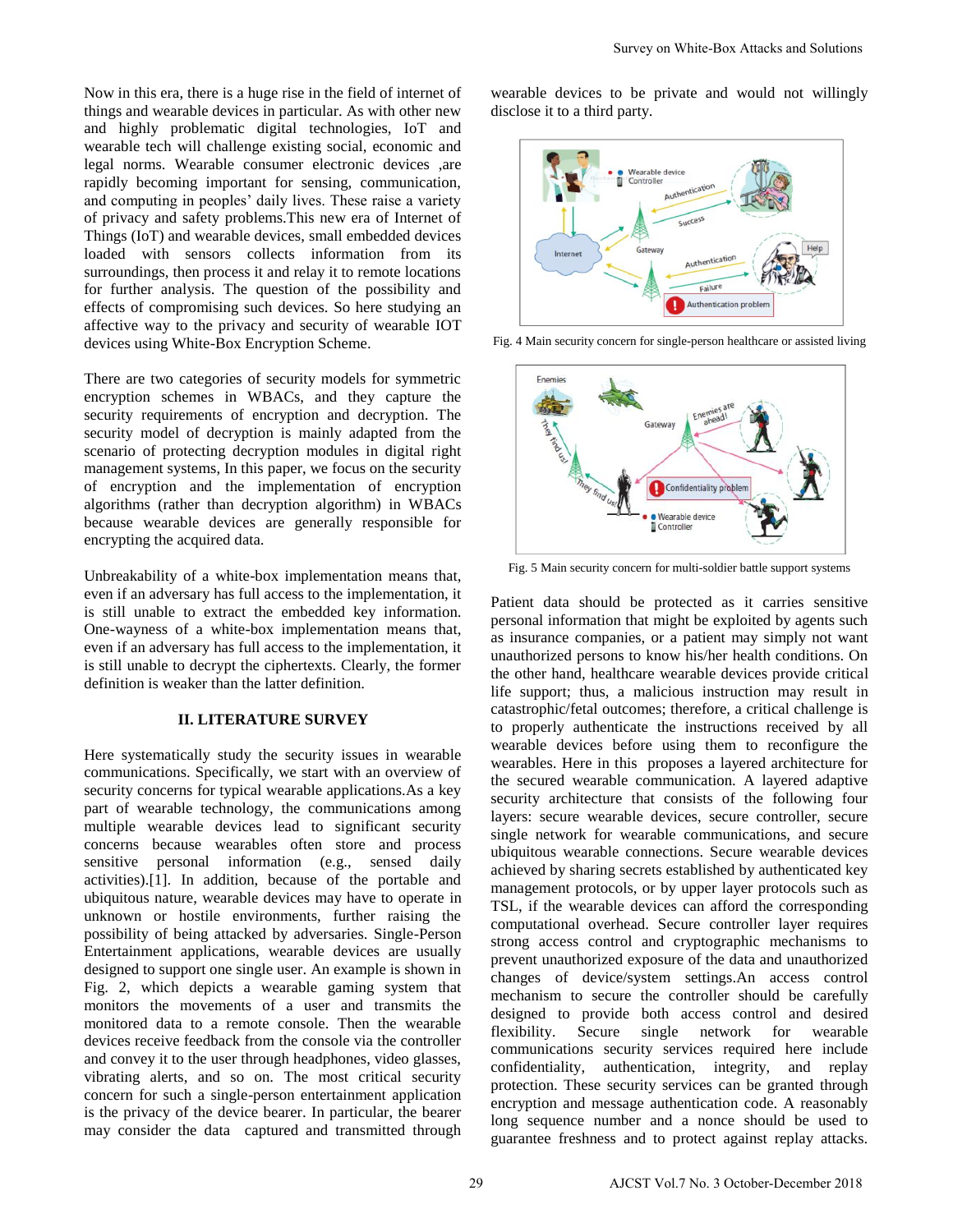Note that the secure single network for wearable communications layer provides functions similar to the security layers in IEEE 802.15.4 and IEEE 802.15.6, which are handled at the MAC layer. Ubiquitous wearable connections are realized by the successful interactions between multiple networks consisting of different wearable devices, an interaction mechanism in which each network contributes data to a centralized server, which in turn aggregates the information collected from multiple networks for applications such as disease surveillance.

Privacy and Security in Internet of Things and Wearable Devices[2]. Examples which represent each category, the Google Nest Thermostat and the Nike+ Fuelband, are selected ,and show how current industry practices of security as an afterthought or giving an add-on affect the resulting device and the potential effects to the user's security and privacy.



Fig. 6 Front (left) and backplate (right) of a Nest Thermostat (credit: Nest, iFixit)

Due to the short time to market engineers are given to finish a product, believe that most of the current IoT and wearable devices suffer from similar issues. Software protection becomes ineffective if the hardware is vulnerable to attack. This raises safety and privacy issues with users, is their information safe? Moving forward, will continue to probe other IoT devices for security, with the goal of finding vulnerabilities in their hardware. Ultimately, this will lead to a better understanding of design issues and how to correct them.Will attempt to build prototypes of smart devices that utilize our proposed chain of trust to test for their viability and ability to prevent malicious attacks.

The smart watches and mobile wearable devices have becom the rapid dominant sensing, computing and communication devices in peoples' daily lives.[3] Mobile crowd sensing is an emerging technology based on the sensing and networking capabilities of such mobile wearable devices. MCS has shown great potential in improving peoples' quality of life, including healthcare and transportation, and thus has found a wide range of novel applications. However, the privacy of the user and data trustworthiness are the two critical challenges faced by MCS. Here introduce the architecture of MCS and showing its unique characteristics and advantages over traditional wireless sensor networks, which gives results in the inapplicability of most existing WSN security solutions. Wireless broadband connections, MCS can operate in an V. Pockodi,M. Sivaram, Amin Salih Mohammed and V. Manikandan<br>
correction that the secure single network for weamble<br>
contrive users in HSEE 802.25 A and LEEE 802.15 A which there is<br>
eventual at the MAC layer. Using the si

environment which is not feasible or economical for WSNs. Second, since mobile wearable devices have much more resources than sensor nodes in terms of computing power, memory, and energy, more requirements can be met by MCS applications. Third, sensing devices in MCS are mobile in nature. Therefore, they can collect spatiotemporal data in a much easier way than traditional WSNs. Fourth, the sensing process is more intelligent as participants can take control of the sensing process. Fifth, sometimes WSNs have high installation and maintenance cost, and possibly insufficient node coverage. However, as MCS leverages existing sensing devices and communication infrastructure, there is virtually no establishment cost.



Fig. 7 The architecture of a typical mobile crowd sensing application.

MCS is an innovative computing paradigm that bears great potential and can lead to a wide range of novel applications relating to, for example, environmental monitoring, transportation, and entertainment. In this article, presented the advantages of MCS over traditional WSNs. At the same time, also identified two important challenges of MCS, user privacy and data trustworthiness. They are the two major barriers to the success and massive deployment of MCS systems. It is important to overcome these challenges in order to move this field forward.

In the Era of the Internet of Wearable Things, the Internet undergoes a fundamental transformation as billions of connected "things" surround us and embed themselves into the fabric of our everyday lives.[4] However, this is only the beginning of true convergence between the realm of humans and that of machines, which materializes with the advent of connected machines worn by humans, or wearables. The resulting shift from the Internet of Things to the Internet of Wearable Things (IoWT) brings along a truly personalized user experience by capitalizing on the rich contextual information, which wearables produce more than any other today's technology.

White-Box attack context is the setting that the attacker has total access to the software execution and can observe or manipulate the dynamic execution of whole or part of the algorithm[5]. In order to protect AES software operated in such context, Chow et al. Designed an obfuscated AES implementation with a set of key-dependent look-up tables,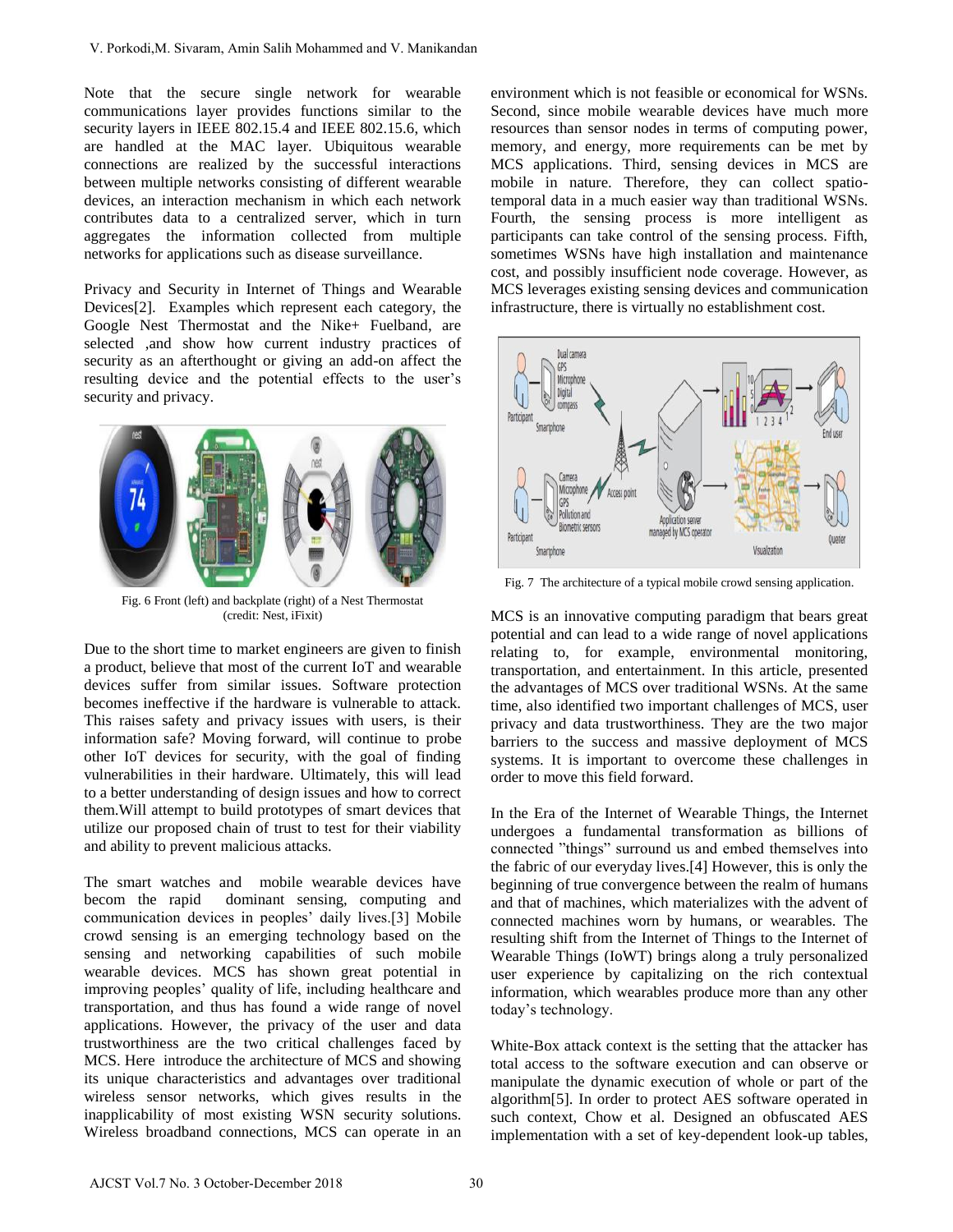which was proposed at SAC 2002. A secure implementation of White-Box AES after a detail analysis of B-Attack technique on CWB-AES implementation. In this scheme, the obfuscation works on at least two cells of an AES state, the attacker cannot divide it into small ones and remove it using a B-Attack. This scheme is more secure than CWB-AES. The time complexity of White-Box AES implementation is O(224), which can be performed in seconds on PCs. This scheme is slower than CWB-AES (O(220)) and need more size. While it is more secure, it does come at quite a substantial price. Careful choices must be taken as to where and how to employ it.



Fig. 8 Classification of the attack surfaces for wearables

Here Whitebox implementation requires less memory space than that of Chow et al. implementation[6]. Here solution relies on using the dual ciphers and raises the complexity of Billet et al. attack from 230 to 291. The structure changes make the original cipher more intricate for the adversary such that he has to repeat the attack of Billet et al. for all possible combinations of dual ciphers. Raising the attack complexity to 291 operations does not provide theoretical security for a 128-bit AES decryption key, it is useful from a practical perspective. In addition to providing the whitebox AES with a protection against practical attacks, design implementation is comparable in time and space requirements to that of Chow et al.

Existing algorithms for white-box attack contexts require large memory footprint and not applicable for wireless sensor networks scenarios.[7] As a countermeasure against the threat in this contextin the proposed method a class of lightweight secure implementations of the symmetric encryption algorithm SMS4. The basic idea of this approach is to merge several steps of the round function of SMS4 into table lookups, blended by randomly generated mixing bijections. Therefore, the size of the implementations are significantly reduced while keeping the same security efficiency. The strong white-box SMS4 encryption algorithm is immune from all known attacks and their potential modifications against SMS4. Hence, it is expected to provide a much longer protection time. Moreover, they

can also serve as countermeasures against a variety of sidechannel attacks such as fault analysis, electromagnetic analysis and power analysis.

In this proposel an approach to select the values of these parameters[8], based on required latency and battery lifespan. In an example case we demonstrated how CC2540 SoC can be configured to last for a year on a single CR2032 coin cell battery, while providing ability to refresh session key twice a day and keeping latency under two seconds.

Embedded devices with constrained computational resources,such as wireless sensor network nodes ,electronic tag readers,roadside units in vehicular networks,and smart watches and wristbands, are widely used in the IoT.[9] Many of such devices are deployed untrustable environments,and others may be easy to lose leading to possible capture by adversaries.Accordingly ,in the context security research , these devices are running in white-box attack context, were the adversery may have total visibility of the implementation of the build into the system with the full control over its execution.The proposed encryption scheme is executed with secret components specialized for resource constrained devices for white box attacks, and the encryption algorithm requires relatively small amount of static data ,ranging from 48 to 92 KB. Security and the efficiency of the proposed scheme have been theoreticaly analysed with positive results and experimental evolution have indicated thjat the scheme satisfies the resource constraints in terms of limited memory use and low computational cost. Ultra-Lightweight White-Box Encryption Scheme for Securing Resource-Constrained IoT Devices is the second most recently implemented system.

The Light-Weight White-Box Encryption Scheme with Random Padding for Wearable Consumer Electronic Devices[10] scheme originates from the consideration of the paradox of designing WBESs based on substitution-affine networks: if all the components are bijective, then the implementation of the WBES's encryption algorithm can be divided into a series of short substitutionaffine networks of less than five layers, which are subject to known attacks, such as . Otherwise, the ciphertexts cannot be decrypted because non-bijective transformations are not invertible. At the same time, also consider the characteristics of wearable devices: 1) they are usually embedded devices with limited storage and computational power; and 2) in many applications, only a small piece of data is sent each time. In a "one stone two birds" manner, proposed solution uses random padding that does not need to be correctly decrypted as part of the input. It enables us to insert non bijective linear transformations in each round to achieve security in WBACs, and it randomizes ciphertexts to support extra security features in BBACs as a byproduct. Moreover, the substitution on each piece of random padding (3 bits) depends on the corresponding piece of plaintext (5 bits). Finally, instead of using strong components with large parameters, small parameters are used to fit resourceconstrained wearable devices. classical cryptanalysis Survey on White-Box Attacks and Solutions<br>
channel attacks and solutions<br>
channel attacks and hower amalysis.<br>
In this property and power amalysis.<br>
In this property and power amalysis.<br>
In this property and power amalysi